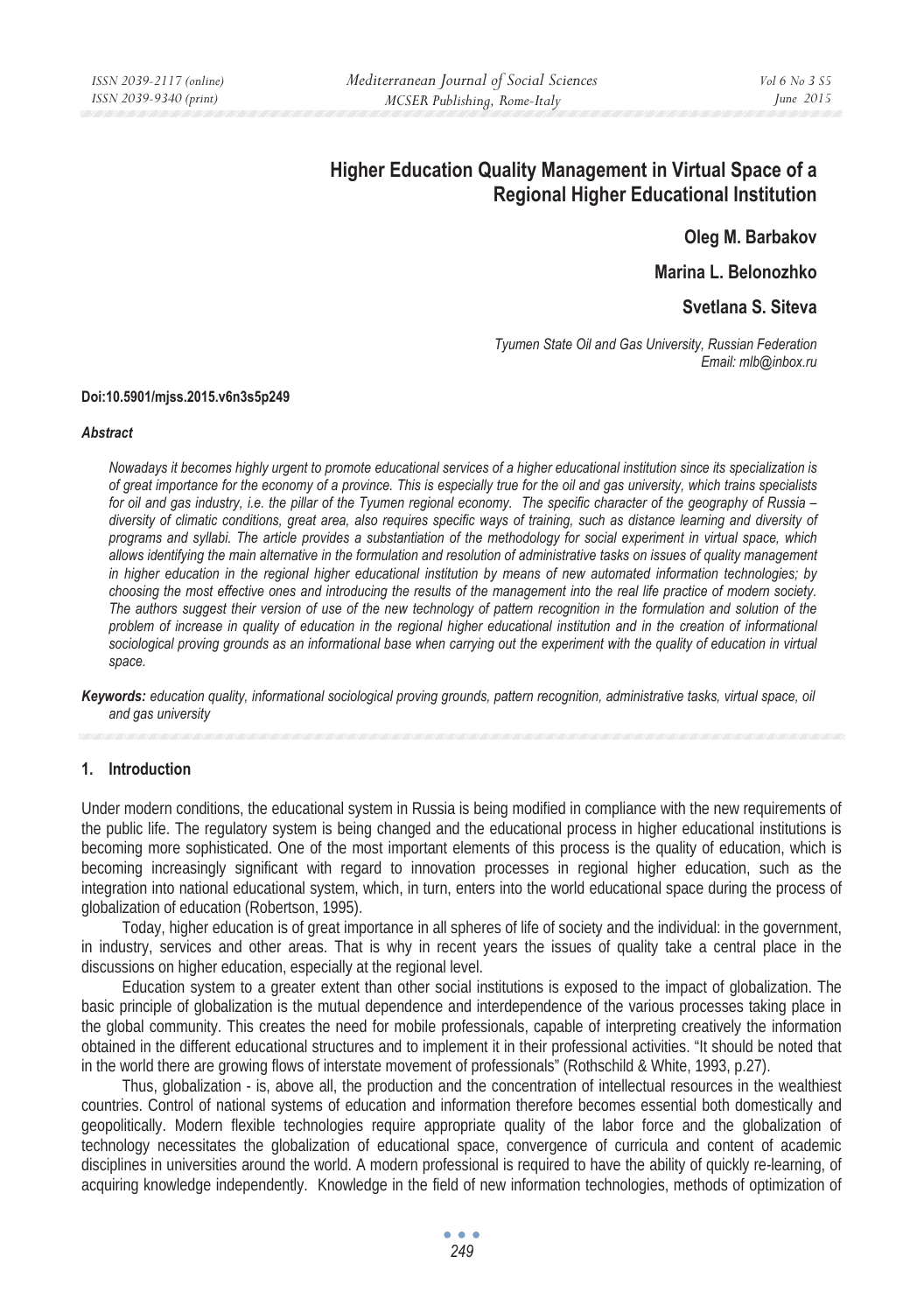| ISSN 2039-2117 (online) | Mediterranean Journal of Social Sciences | Vol 6 No 3 S5 |
|-------------------------|------------------------------------------|---------------|
| ISSN 2039-9340 (print)  | MCSER Publishing, Rome-Italy             | June $2015$   |

economic processes, managerial decision making, financial and management innovation, quality control and logistics are becoming particularly important (Smolicz, 1996).

Naturally, this will require a significant restructuring of the entire infrastructure of the educational system in Russia and its regions. We need to be prepared to these processes today. Globalization of world education is a long and complicated process that is associated with a number of limiting factors (language barrier, historical traditions, different cultures, ideologies, religions, etc.). However, this process is already underway (Barbakov, 2007).

Due to the globalization, the process of integration of the educational system of Russia in the international educational community requires making necessary for the universities in the regions to include active non-traditional university activities among which the actions aimed at improving the quality of education and professionalism of the teaching staff of universities take one of the main places.

In this respect, approaches to determining the quality of teaching change substantially. A modern world-class regional higher educational institution needs a professor who changed his/her structure of priorities of professional and moral qualities as a result of the educational innovations. This should be a subject capable of self-determination and selfdevelopment in an ever-changing patterns of learning, the subject that receives the professional designation as a critical imperative of his/her life activity, the subject, capable of continuous improvement of his/her skills, etc. (Belonozhko et. al., 2013). The set of criteria and indicators for assessing the quality of education in regional higher educational institutions varies in quite a wide range that gives the possibility to use new information technologies in solving problems of selection of the bases for quality assessment of education in the higher educational institutions, when the executive making a decision has to deal primarily with the so-called semi-structured tasks, containing quantitative and qualitative problems. Sometimes the qualitative, little-known and uncertain aspects tend to dominate. Such assignments are based on the initial data, difficult to formalize. "The structure of their solution is not clearly identified; in each case it has its peculiarities. In such situations the executive acts unpredictably, using creative, heuristic and intuitive components of intellectual work, as well as mental analysis of the presented information and selection of variants of decisions" (Joseph et. al., 2005, p.79). For processing and analysis of semistructured information in formulating and solving management problems in the oil and gas university it is offered to use the new technology of pattern recognition. The article presents the author's justification for this.

# **2. Indicators in the New Technology of Pattern Recognition in Evaluating the Education Quality**

Analysis of a great amount of literature on the identified issues of organizing control of innovative educational technologies on the virtual space has shown its lack of elaboration in theoretical terms and in terms of its practical implementation. Individual elements were considered by scientists – theorists and practitioners, for example, A.A. Laptev, V.Y. Raitsin and others, who proposed basic principles of mathematical modeling of social processes. O.F. Shabarov substantiated the theory and practice of computer simulation in the social and political sphere, Smerantsev G. articulated basis for the use of simulation for the management of social processes, while O.F. Balatsky, D.V. Belyshev, V.I. Gurman and a number of other scholars proposed basic principles of modeling such large scale social objects as social, ecological and economic systems (see Barbakov & Kiselyov, 2012).

In all of these studies, there are elements of control and of automation of its organization, but the control of innovative educational technologies as a core element in a social experiment on the internet is not a subject of intense study of the scientific community yet.

Proceeding from the above, we can conclude that a method to control the virtual space of the performance of different kind of innovation in higher education is still not developed, which led to the choice of the problem as a research topic.

Certain stages of solving semi-structured problems can be transferred into computer virtual space. It seems appropriate to apply the new technology of pattern recognition. Novosibirsk school of geologists – mathematicians and theorists – suggested using the following methodology of pattern recognition at solving semi-structured problems: experiment; building interpretation models on the computer; economic evaluation of the solution effectiveness (Langenberg, 1994). They suggested applying the given technology in realization of these models when assessing the quality of regional higher education, changing the order of stages, creating informational sociological proving grounds, on which the formulation and solution of the problem of assessment of education quality in the oil and gas higher educational institution will be implemented. The basis of such proving grounds will be databases, with the help of which an analysis and social experiment in virtual space will be accomplished.

Virtual informational sociological proving grounds are the ways of description and research of the objects, revealing regularities of interaction of their properties, formalization of which enables creation of the basis of mathematical models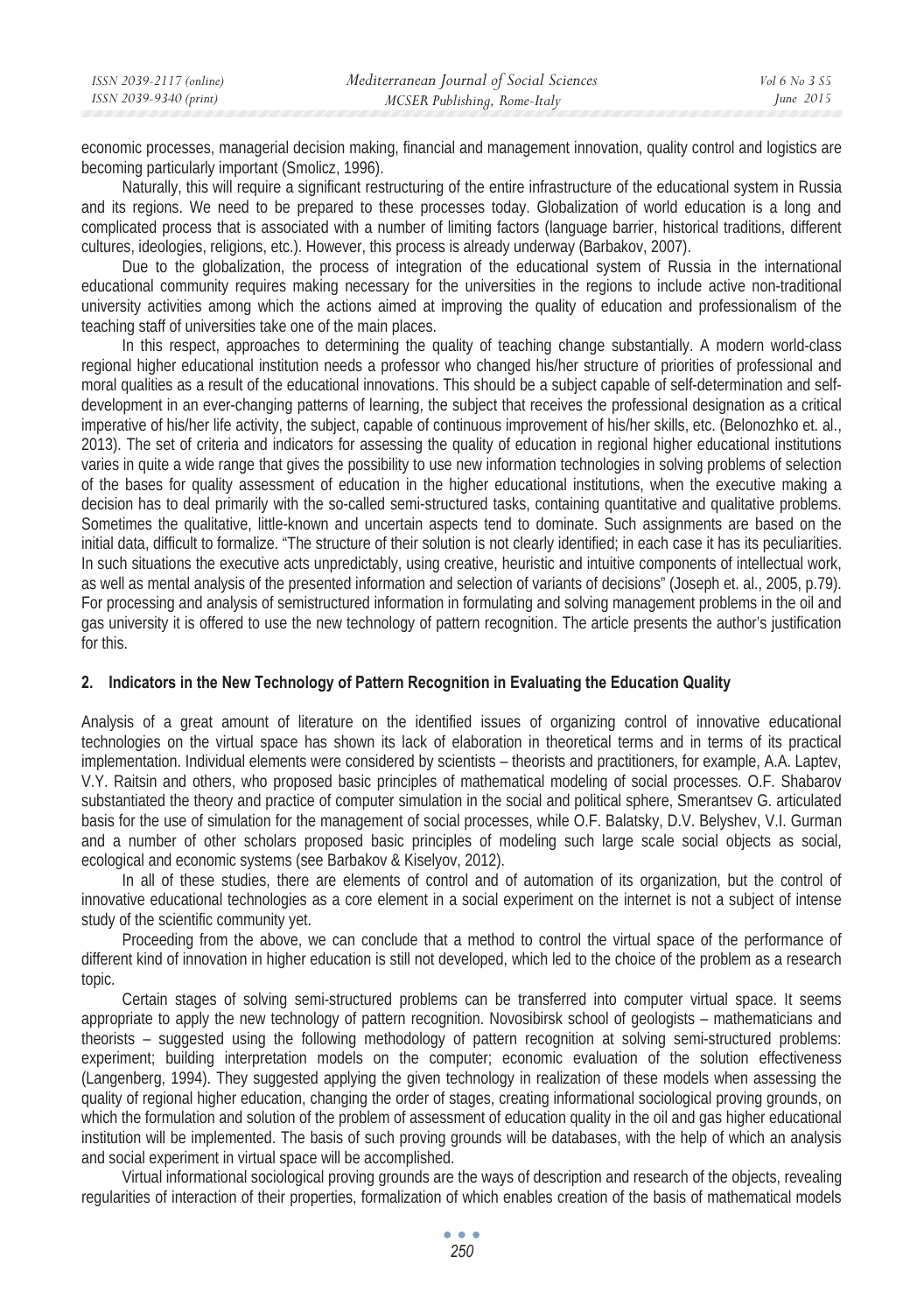| ISSN 2039-2117 (online) | Mediterranean Journal of Social Sciences | Vol 6 No 3 S5 |
|-------------------------|------------------------------------------|---------------|
| ISSN 2039-9340 (print)  | MCSER Publishing, Rome-Italy             | June $2015$   |
|                         |                                          |               |

for making administrative decisions. The object of the author's study is quality of higher education in the regional higher educational institution represented by, according to V.V. Mayer, fundamental characteristics of education, defined by the complex of factors, conditions and resources such as educational and methodological environment, resource base, the ability of the personnel, motivation and qualification of students, financial support, information services and other base elements of the educational activity of the oil and gas higher educational institution, each of which is implemented in their system of specific criteria and indicators (Mayer, 2006).

In the scientific literature, many approaches to arrangement of education quality indicators are represented. Zagvyazinskiy (1990) combines the education quality indicators in the following five directions: Knowledge and skills; Personality's development; Competence of the subjects of education: teachers and executives; A school's prestige in the society; and Negative effects of the educational process.

Davydova (2004) identified the components of the quality of education, each characterized by its own set of indicators:

- − Requirement-target component, whose set of indicators determines needs, motivation, socially significant goals of various parties of educational process;
- − Programmatically meaningful component, where the indicators determine the main educational program content;
- − Procedural-technological component in which the indicators display the activity approach to education quality and formation of methods of educational activity;
- − Social and personal component, including a set of indicators of development and education of the person.

Episheva (2001) in her own way determines components of the quality of education by analyzing the quality of education within the framework of: a) the quality of students' knowledge (depth, breadth, regularity, systematic approach, efficiency, flexibility, generality and concretization); b) the level of acquisition of the studied material (perception, memory and recall of knowledge and ways of life on the model, the assimilation of ways to acquire and apply knowledge, readiness for creative application of knowledge and ways of life); c) the level of substantive solutions and training (including professional content) tasks; d) level of mastery of the methods of independent learning activity of students.

In fact, in the complexes of the components of education quality, different scientists always present social goals and motivation of the subjects of education, their competence, level and quality of mastering educational programs, certain types of educational process. This is the basis for the competence approach used in the universities today.

Generalization and analysis of a variety of approaches to quality of education in a higher educational institution allowed V.V. Mayer to build a model of education quality management system at oil and gas university, which includes horizontal – essential and accessory, vertical and providing processes (Mayer, 2006).

In the framework of this model, it is possible to identify a set of key indicators of quality of education in the higher educational institution as the basis of the information base on informational sociological proving grounds, the creation of which is the initial stage of development of the automated system of quality management of education in the oil and gas higher educational institution. The analysis of components of the quality of education allowed the authors to identify a set of core indicators characterizing these components as the ground of the information base on the information and sociological landfills, the creation of which is the initial step in the development of automated control system for the quality of education in oil and gas university. Social experiments can be carried out on such virtual proving grounds. This will help to simulate the stages of quality management education in high school up to management decision-making and monitoring their effectiveness and efficiency, which are performance indicators of accreditation of the university.

# **3. Methodological Substantiation of Assessing the Quality Of Higher Education**

On such virtual proving grounds, it is possible to accomplish social experiments, during which the stages of education quality management will be simulated until the decision-making and monitoring of their efficiency and effectiveness – performance of accreditation indicators of the oil and gas university.

Basic indicators of quality of education in the oil and gas higher educational institution are identified within the framework of the basic processes of University activity. For example, the quality of the educational process is determined by the following: indicators characterizing training for entering the higher educational institution, the Unified State Examination score, etc.; information on all ongoing basic educational programs; the quantity and quality of textbooks and manuals; the main characteristics of the training of a competent specialist primarily for regional labor market; characteristics of the innovative methods used in the educational process; information about the faculty; indicators of the teachers training process, i.e. advanced professional training of teachers, etc.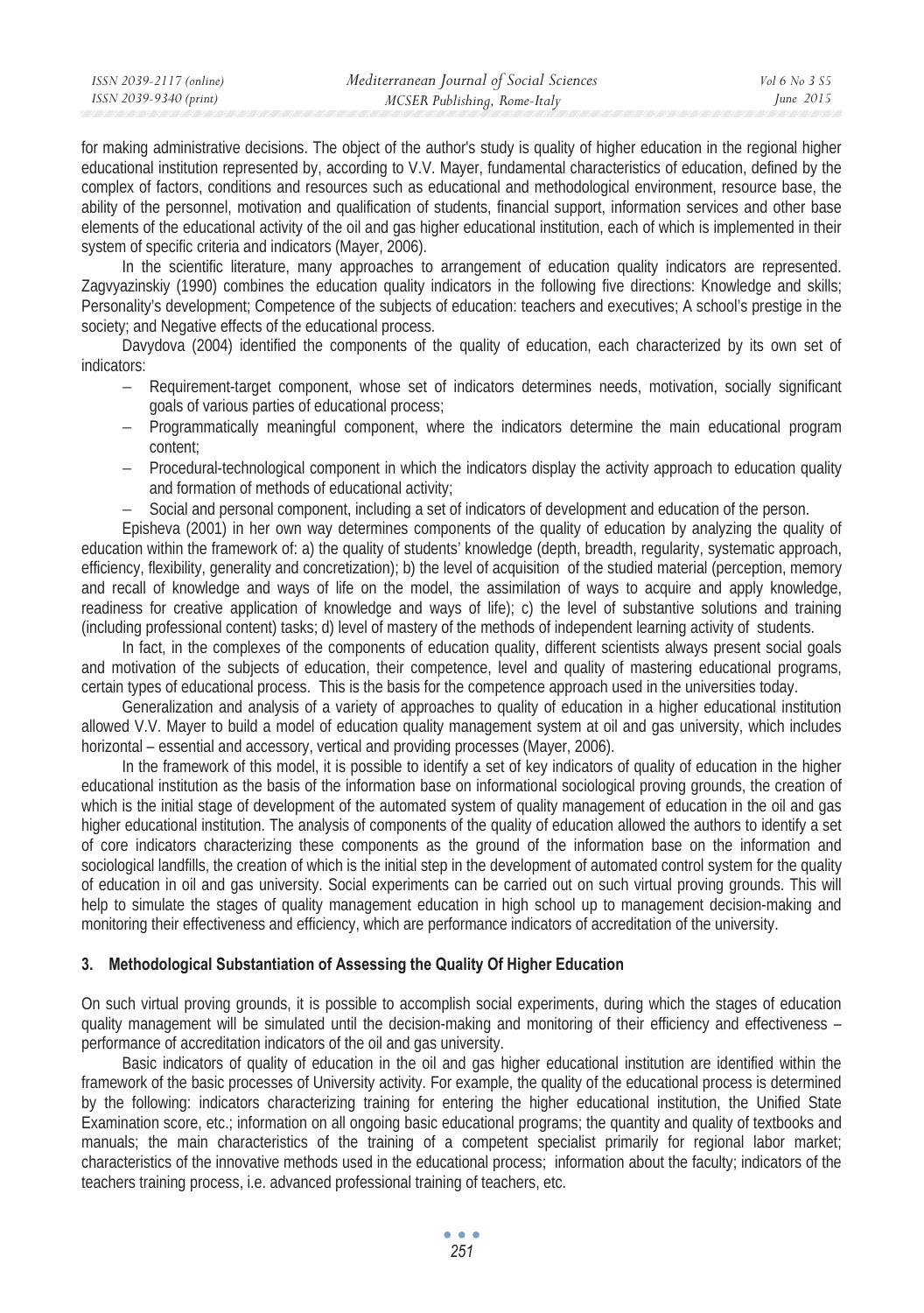| ISSN 2039-2117 (online) | Mediterranean Journal of Social Sciences | Vol 6 No. 3 S5 |
|-------------------------|------------------------------------------|----------------|
| ISSN 2039-9340 (print)  | MCSER Publishing, Rome-Italy             | June $2015$    |
|                         |                                          |                |

For the scientific process the characteristic indicators are as follows: the criteria of teachers' research activity, for example, information about the monographs, scientific activity of research institutes involved in the structure of the higher educational institution, information on scientific-research works etc.; indicators of quality of training of scientific workers via magistracy, postgraduate study, and doctoral studies; the criteria of guidance of students' research work and others.

The quality criteria of the accessory processes are as follows: indicators of vocational guidance and selection of applicants, the extra-curricular work and methodological activity, scientific and research activity of students, introduction of information and communication technologies, additional educational services and others (Budyanskiy, 1992)

Each of the quality criteria of the institution's activity can be expressed as a set of properties characterizing them. Data sets of the criteria – indicators and properties that determine them have become the main content of the informational sociological proving ground (Mamraev & Akimbayeva, 2010).

In the process of organization of the experiment in virtual space, necessary initial information was defined in the form of education quality criteria in the oil and gas higher educational institution in the existing data bank and additional information gathering, its formalization and input into the data bank. The creation of the experiment information database required the use of various methods of gathering the information necessary for the solution of management problems. One of these methods is that of sociological research. Then the proving ground was formed, where the management task was posed.

When forming the informational sociological proving grounds and conducting experiments primarily there were identified the objectives of management activities, general global and particular intermediate ones, and specified managerial tasks to be solved for the achievement of the set objectives. In the framework of the construction of the automated system of quality management of education in the regional higher educational institution the goal of the experiments is the improvement of the quality of education and determination of the quantitative and qualitative content of the optimal complex of its criteria and indicators.

On the informational sociological proving ground within the designated purpose there were allocated objects, and given their description i.e. the interpretation model was formed on the computer. The created computing base (algorithms, programming language, and type of computer equipment) has become data ware of task solution at this stage.

The model of the experiment in virtual space, suggested by the authors, comprised the following: on the proving ground they defined the so-called direct property by a special scale –the studied objects of the education quality in the higher educational institution: different levels of education quality by a group of institution's processes from low to high. On the proving ground they have established the links between direct or target property (groups of different levels of quality of education) and a set of indirect indicators characterizing each level of the quality of education, which comprise the highest level of quality – the desirable state of the object of the experiment.

The indicators, quantitatively or qualitatively describing the level of education quality for all groups of the higher educational institution's processes, called 'indirect properties' were selected by the authors at the stage of formulation administrative tasks in the formation of informational sociological proving ground according to the results of the inspection of the regional higher educational institution. The following indicators were used as the most typical ones affecting the direct property – the quality of education:

- 1. Provision of the educational process (educational programs, curricula, programs of disciplines).
- 2. Quality of training of students (results of defend of graduation projects).
- 3. Structure of training within basic educational programs (number of implemented basic educational programs, student body).
- 4. Possibility of further education on educational programs.
	- − Postgraduate and doctoral studies (the number of specialties, the number of postgraduate students per 100 students of the given student body, the number of postgraduate students, defending theses).
	- − Dissertation councils (the number of specialties, the number of Councils).
	- − Additional educational programs.
- 5. Information and library support of the educational process (the library stock, the number of seats in the library, the availability of use etc.)
- 6. The level of informatization of the higher educational institution (local networks, the Internet, hardware and software, their quantitative characteristics).
- 7. Research works (the number of branches of science, in the framework of which the research works are accomplished, the volume of fundamental and applied research, the volume of research per faculty unit, scientific schools of the institution).
- 8. Methodological work (number of textbooks, manuals, monographs per 100 teaching staff).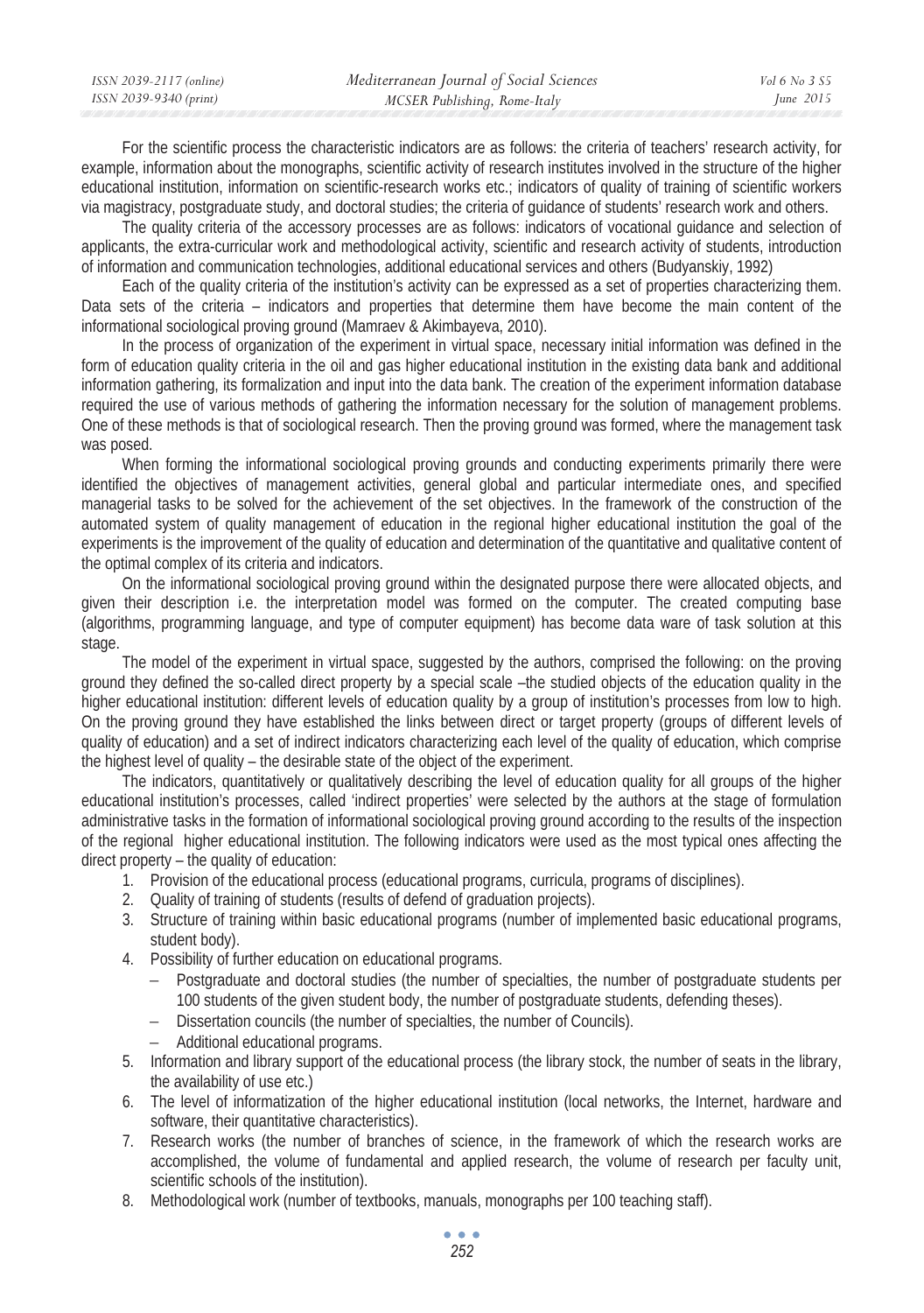- 9. Faculty (the number of teachers with degrees and titles, the number of doctors of Sciences (professors).
- 10. Pre-university training and selection of applicants (career guidance).
- 11. The demand for graduates (applications from employers, the number of employed graduates).
- 12. Social structure and support for students (social security, presence of centers of public catering, health centers, dormitories).
- 13. Material and technical basis of the University (the total area of buildings, equipment).
- 14. Financial condition (stability) of the University (cost of fixed assets, revenue and expense structure).
- 15. This intramural mechanism of quality guarantees of education (availability and effectiveness of intramural quality management system of education) (Lawn, 2001).

Informational sociological proving ground represents the patterns of the first approximation of direct property: the level of quality of higher education in the space of indirect properties – indicators.

Computer allows designing direct property dependence, both from separate indicators and their combinations. Here various combinations affect the direct property differently. For example, in the space of such indicators as the number of profiles of implemented basic educational programs and the number of post-graduate specialties, there form different patterns of direct property (the level of quality of education) – the fields, each of which possesses a number of points. The fields, from low to high education quality in the higher educational institution, form. Naturally, it is very difficult to allocate objects of direct property in the subspace of two indicators; it could be done easier in the space of three, four or more indicators. This is only possible using the new technology of pattern recognition, when in the space of indicators there form patterns of the first approximation of the level of quality of education in the regional higher educational institution, representing fields in the space of indirect properties, each of which has its own value of direct property. The patterns intersect by different values of indirect properties; inside the patterns, there may be their own sub-patterns: grouping objects –fields within larger ones. In the process of formulation of an administrative task, they determine an optimal complex of the most informative indirect properties in which space the patterns of direct properties are clearly recognized (Dougherty, 2012).

## **4. Informational Sociological Proving Ground**

Every time when formulating and solving an administrative task there forms the so-called informational sociological proving ground, which contains well-known objects: patterns and sub-patterns, for each of which the typical direct target property and the set of indirect properties, are allocated, and they characterize some qualitative aspects of these objects. And each direct property or its interval possesses its own set of values of indirect properties.

Besides, a rational complex of indirect properties, i.e. the properties most clearly defining the object, is distinguished. At calculation such properties have the highest informativity; when distinguishing patterns and sub-patterns they make the highest contribution. Other indirect properties with low informativity have a little impact on the pattern formation, therefore they are not regarded. All the calculations are carried out only with the participation of highinformative properties, and their contribution in the calculations is regulated by corresponding coefficients of informativity. The entire proving ground represents a set of patterns and sub-patterns of quality of education in the higher educational institution, which is used at the stage of the administrative task solution.

At the stage of task solution, the objects of groups with different levels of education quality are reduced to groups with its high level by varying the ratio of indirect properties using the computational base of the proving ground. Such objects are compared with the patterns and sub-patterns of the proving ground via the field of indirect properties using a rational set of these properties, their individual informativity and the priority of combinations of indirect properties. The basis for such a comparison is a geometric approach in all subfields of indirect properties in accordance with the similarity of these objects with the nearest objects of patterns and sub-patterns of the proving ground; and by varying the ratio of indirect properties the maximum measure of similarity with the pattern and sub-patterns of the group with a high level of education quality is selected.

Thus, every time when solving any administrative task, first the formulation of this task on the proving ground takes place, and then the solution of such a problem in the field of research. Making administrative decisions is automated and is accomplished by selecting the most effective solutions from a set of options identified at a training ground in the process of conducting an experiment in virtual space in which a knowledge base is created, the base of alternative ways of solution of administrative tasks, taking into account different indicators of a management object, environmental conditions in functioning of the investigated and managed process. If none of the options of the base of alternatives meets the degree of accuracy of achievement, an expert-executive enters the process of management.

As a result of task setting on the informational sociological proving ground a set of patterns of the direct target